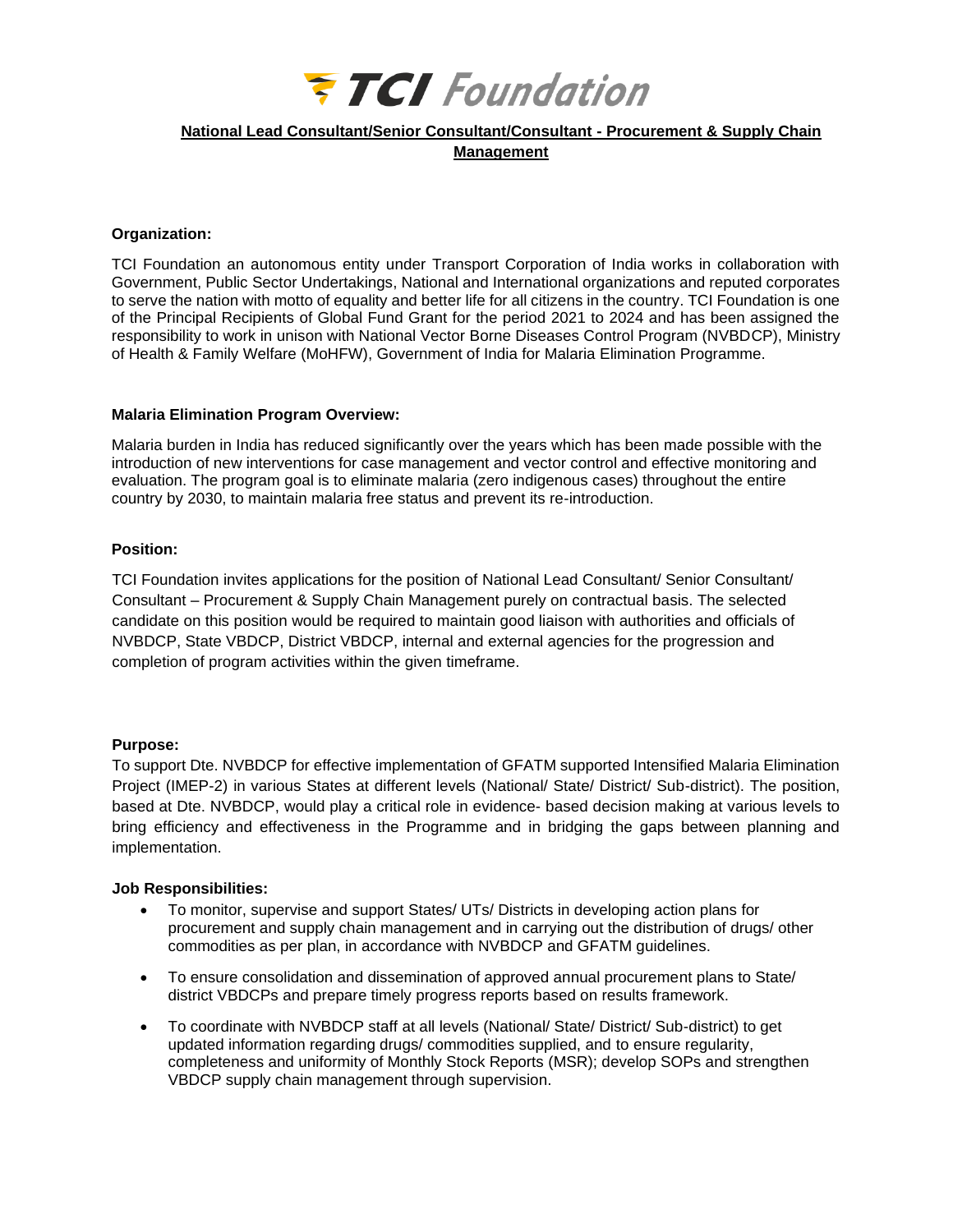

- To ensure implementation of Logistics Management Information System (LMIS), review its status from time to time and contribute in preparation and submission of guidelines and information products.
- To calculate monthly consumption rate of drugs and diagnostics for replenishment/ relocation, so as to minimize expiry and wastage and to ensure no stock-outs at all times at all levels, including NGO SRs.
- To review the monthly/ quarterly/ annual reports received from States/ Districts, based on agreed targets and progress made along with dashboard related programme indicators.
- To work in close collaboration with NVBDCP Officers/ Consultants at National level, NGO SRs and other public & private stakeholders at various levels to ensure quality implementation of the Project/ Programme.
- To undertake procurement of goods/ services/ other items for GFATM/ NVBDCP on regular and emergency basis, as per need.
- To keep updated the procurement related documents as per Controller & Auditor General (C&AG) audit/ General Financial Rules (GFR) & Global Fund procedures.
- To provide timely updates to Dte. NVBDCP in terms of problems faced/ issues identified at State/ District level and actions needed/ taken.
- To undertake field visits in States/UTs/ Districts (atleast10 days a month) to analyze the situation, assess implementation, finding gaps and take corrective actions accordingly, in a manner that maximizes coverage of health facilities/villages and effective utilization of resources.
- To undertake training/capacity building of NVBDCP & other healthcare staff at National, State, District and Sub-district levels, online as well as in-person.
- To participate in planning and organization of review meetings at National and Sub-national levels.
- To undertake any other task assigned by the Reporting authority.

# **Qualification and Experience:**

| <b>Position</b> | <b>Qualification &amp; Experience</b> | <b>Remuneration</b><br>(inl |
|-----------------|---------------------------------------|-----------------------------|
|                 |                                       | Rs.) per month              |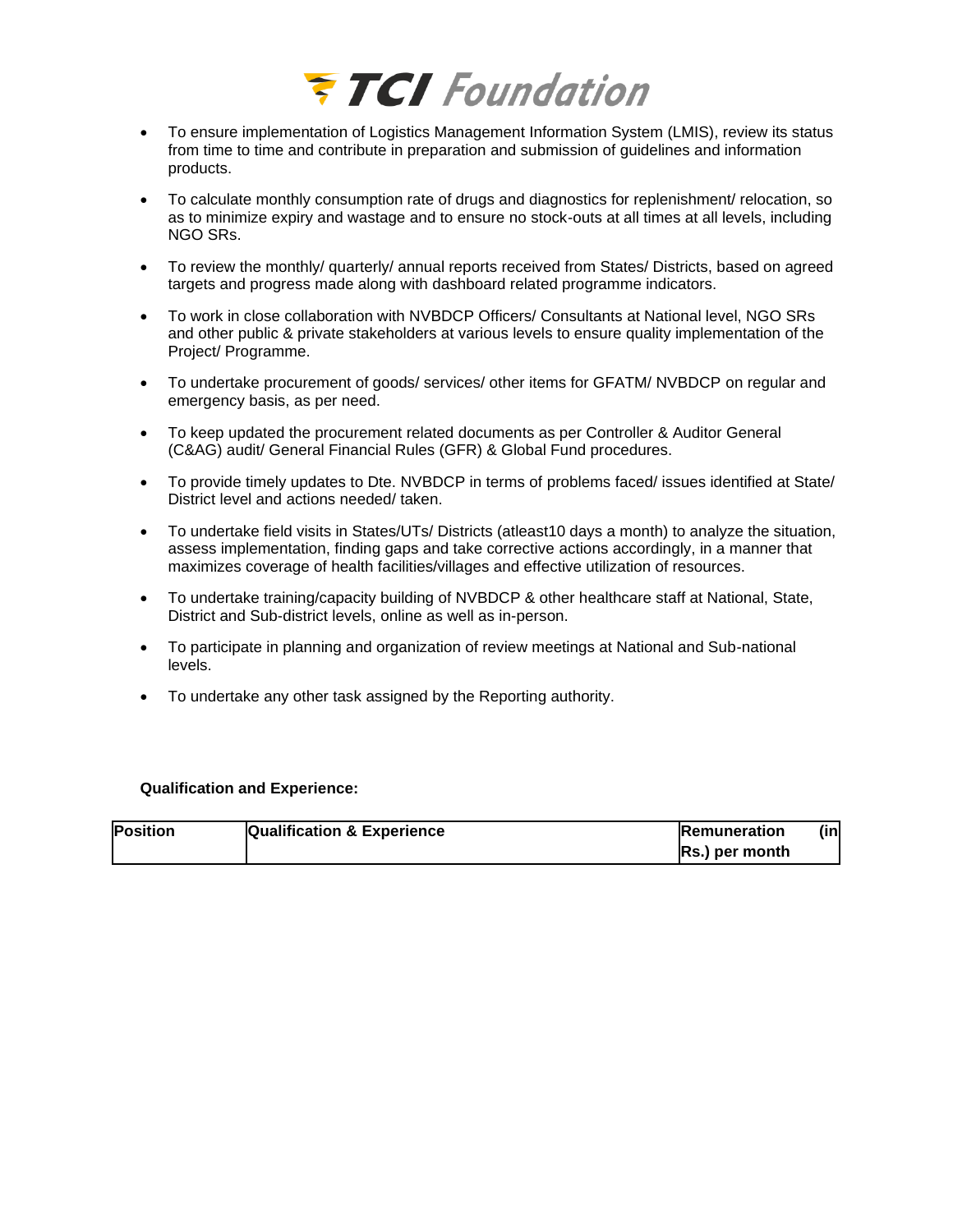

| Lead Consultant-                                                                    | PhD/ Master's Degree in Business Administration or 60,000-1,50,000/-                                                                                                                             |  |  |
|-------------------------------------------------------------------------------------|--------------------------------------------------------------------------------------------------------------------------------------------------------------------------------------------------|--|--|
| PSCM <sup>*</sup> / Senior                                                          | Management/(consolidated).<br>Management/<br>Economics/Supply Chain                                                                                                                              |  |  |
| Consultant-                                                                         | Materials Management/Logistics/ Procurement/Accounting/                                                                                                                                          |  |  |
| PSCM*/                                                                              | Finance/ Public Health/ Pharmacy with atleast 3 years' Remuneration is                                                                                                                           |  |  |
|                                                                                     | Consultant-PSCM* experience in any health programme at National or State level. indicative and would                                                                                             |  |  |
|                                                                                     | OR.<br>depend on                                                                                                                                                                                 |  |  |
|                                                                                     | Graduate in Pharmacy with Post-Graduate Diploma inQualification,                                                                                                                                 |  |  |
|                                                                                     | Procurement & Supply Chain Management with at least 5 Experience &                                                                                                                               |  |  |
| *The designation                                                                    | years' experience in managing supply chain of drugs/ other Performance during                                                                                                                    |  |  |
| written test/ interview.<br>would be based on commodities at National/ State level. |                                                                                                                                                                                                  |  |  |
| Qualification,                                                                      |                                                                                                                                                                                                  |  |  |
| Experience and                                                                      | Desirable-                                                                                                                                                                                       |  |  |
| Performance<br>during written<br>test/interview                                     | Specialization in procurement of goods, services or<br>consultancy for Global Fund and/or other international<br>donor agencies like World Bank funded projects will<br>be a distinct advantage. |  |  |
|                                                                                     | Familiarity with the GFATM project operations and<br>ability to effectively coordinate with the MoHFW, Gol,<br>GFATM and their Local Fund Agent and partner<br>organizations.                    |  |  |
|                                                                                     | Experience in capacity building on PSCM                                                                                                                                                          |  |  |

**Skills required-**

- Highly organized, proactive and pragmatic with good process management skills and ability to work under tight timelines.
- Computer proficiency with commonly used softwares/ packages like MS Word, Excel, Power Point & Web surfing.
- Knowledge and proficiency in using procurement/ finance related softwares such as GeM portal, e-*Aushadhi*, PFMS etc.
- Excellent communication (oral and written) and presentation skills, analytical and interpersonal abilities.
- Demonstrated ability to work in a multi-disciplinary team environment.

**Nature of appointment:** The appointment will be on contract basis initially for one year and thereafter extendable annually (or specified period) on the basis of performance appraisal (to be assessed for work output, personal attributes, functional competency etc.)

**Reporting:** Reporting will be to Nodal Officer, GFATM under the overall supervision of Director, NVBDCP.

**Age:** Upper age limit is 55 years and ready to travel extensively.

**Annual Increment:** Annual increment would be based on performance appraisal.

**Rescission:** Either party can terminate the contract by giving one month's notice in writing.